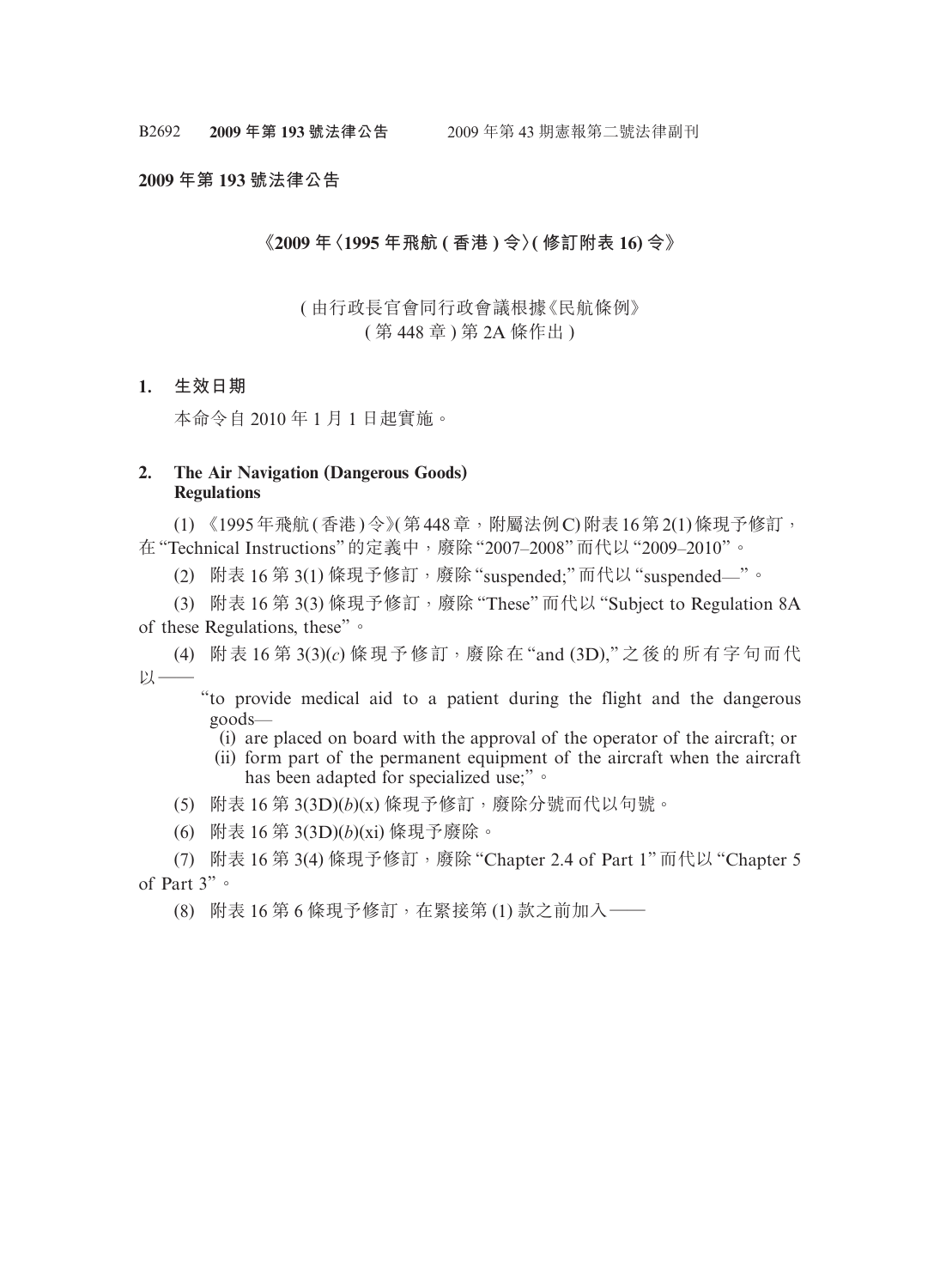"(1A) The operator of an aircraft shall not accept for transport aboard the aircraft any package or unit load device containing dangerous goods unless the operator has verified the matters set out in Chapter 1.3.1 of Part 7 of the Technical Instructions by an acceptance check list."。

(9) 附表 16 第 6(1)(*a*) 及 (*b*)(i) 條現予廢除。

(10) 附表 16 第 6(2)(*a*) 及 (*b*) 條現予廢除。

(11) 附表 16 第 6(2)(c) 條現予修訂, 廢除 "in accordance with this Regulation" 而 代以"under paragraph (1A)"。

(12) 附表 16 第 8(1)(*a*) 條現予修訂,廢除 "4.1.4, 4.1.7 and 4.1.8" 而代以 "4.1.3, 4.1.5, 4.1.8 and 4.1.9"。

(13) 附表 16 第 8(2A) 條現予廢除, 代以 ——

"(2A) The information shall be provided in notices that—

- (*a*) include visual examples of the dangerous goods; and
- (*b*) are prominently displayed, in sufficient number, at—
	- (i) each of the places at the airport where—
		- (A) tickets are issued;
		- (B) passengers are checked in; or
		- (C) passengers assemble to board the aircraft; and
	- (ii) any other location where passengers are checked in."。

(14) 附表 16 現予修訂,加入——

### "8A. **Reporting of dangerous goods accidents and incidents**

(1) The operator of an aircraft registered in Hong Kong or, if the operator's principal place of business or permanent residence is in Hong Kong, any other aircraft, shall report an accident or incident (wherever occurring) involving dangerous goods carried on board the aircraft to the Director-General of Civil Aviation in accordance with the reporting requirements of the Director-General of Civil Aviation.

(2) The operator of an aircraft other than an aircraft referred to in paragraph (1) shall report an accident or incident involving dangerous goods carried on board the aircraft that occurred in Hong Kong to the Director-General of Civil Aviation in accordance with the reporting requirements of the Director-General of Civil Aviation."。